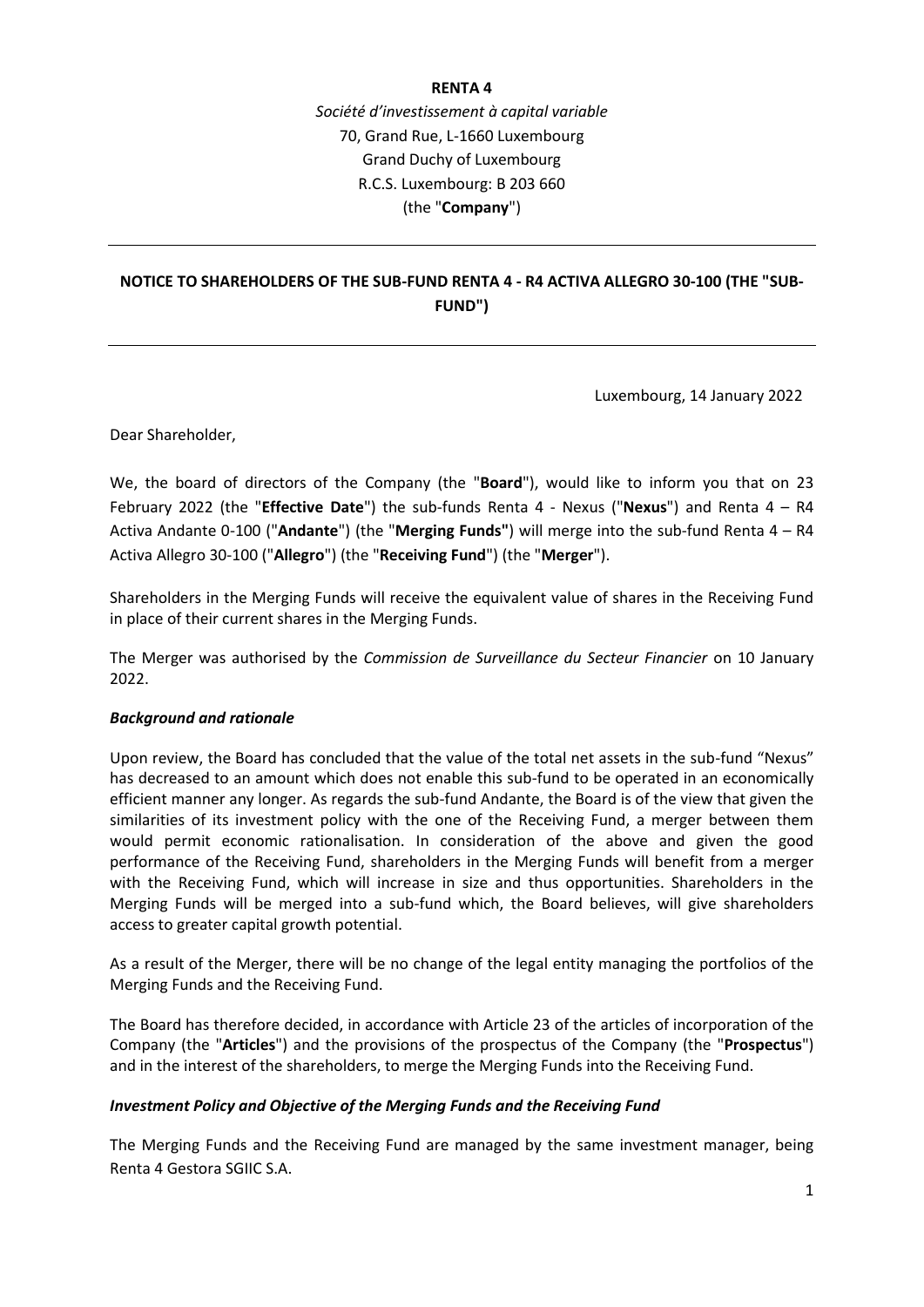The investment strategy and policy of the merging sub-fund Renta 4 – R4 Activa Andante 0-100 and the Receiving Fund are almost identical. The investment objective and policy of the sub-fund Renta 4 – Nexus is however quite different. Please refer to the Appendix in this respect.

Shareholders should note that the SRRI (as defined below) of the Merging Sub-Funds is of 4 whereas the SRRI of Receiving Sub-Fund is of 5. The difference is due to the difference of investment policies between Nexus and the Receiving Sub-Fund on one hand, and the difference of weighted exposures to certain assets between the sub-fund Andante and the Receiving Sub-Fund on the other hand.

#### *Share classes and annual investment management fee changes*

The table below specifies the corresponding share classes of the Receiving Fund in which the share classes of the Merging Funds will be merged.

| <b>Share Classes in the Merging Funds</b>                                                          |                                                                                                                           | Corresponding share classes in the<br><b>Receiving Fund</b>                                     |
|----------------------------------------------------------------------------------------------------|---------------------------------------------------------------------------------------------------------------------------|-------------------------------------------------------------------------------------------------|
| Renta 4 – Nexus                                                                                    | Renta 4 – R4 Activa Andante 0-<br>100                                                                                     | Renta 4 - R4 Activa Allegro 30-100                                                              |
| EUR Shares $-$<br>Class<br>Accumulation<br>Class,<br>reserved to Institutional<br><b>Investors</b> | Class I EUR Shares – Accumulation<br>Class, reserved to Institutional<br>Investors                                        | Class I EUR Shares – Accumulation<br>Class, reserved to Institutional<br>Investors              |
| Accumulation<br>Class,<br>reserved to retail and<br>private banking investors                      | Class R EUR Shares $-1$ Class R EUR Shares $-$ Accumulation<br>Class, reserved to retail and<br>private banking investors | Class R EUR Shares – Accumulation<br>Class, reserved to retail and<br>private banking investors |

The Merging Funds and the Receiving Fund are subject to a performance fee.

The performance-related fee effect for the investors of the Receiving Fund from the Merger is unchanged at the Effective Date and no different than if the Receiving Fund had received external investor subscriptions.

#### *Impact on shareholders and shareholders' rights*

The Board does not foresee material impact on the Receiving Fund's investment portfolio or performance as a result of the Merger.

The Receiving Fund will continue to exist following the Merger.

Dealing in the Receiving Fund will not be interrupted by the Merger.

It is not expected that the portfolios of the Merging Funds or the Receiving Fund be rebalanced before or after the Merger.

#### *Costs and expenses of the Merger*

The Merging Funds have no outstanding set-up costs.